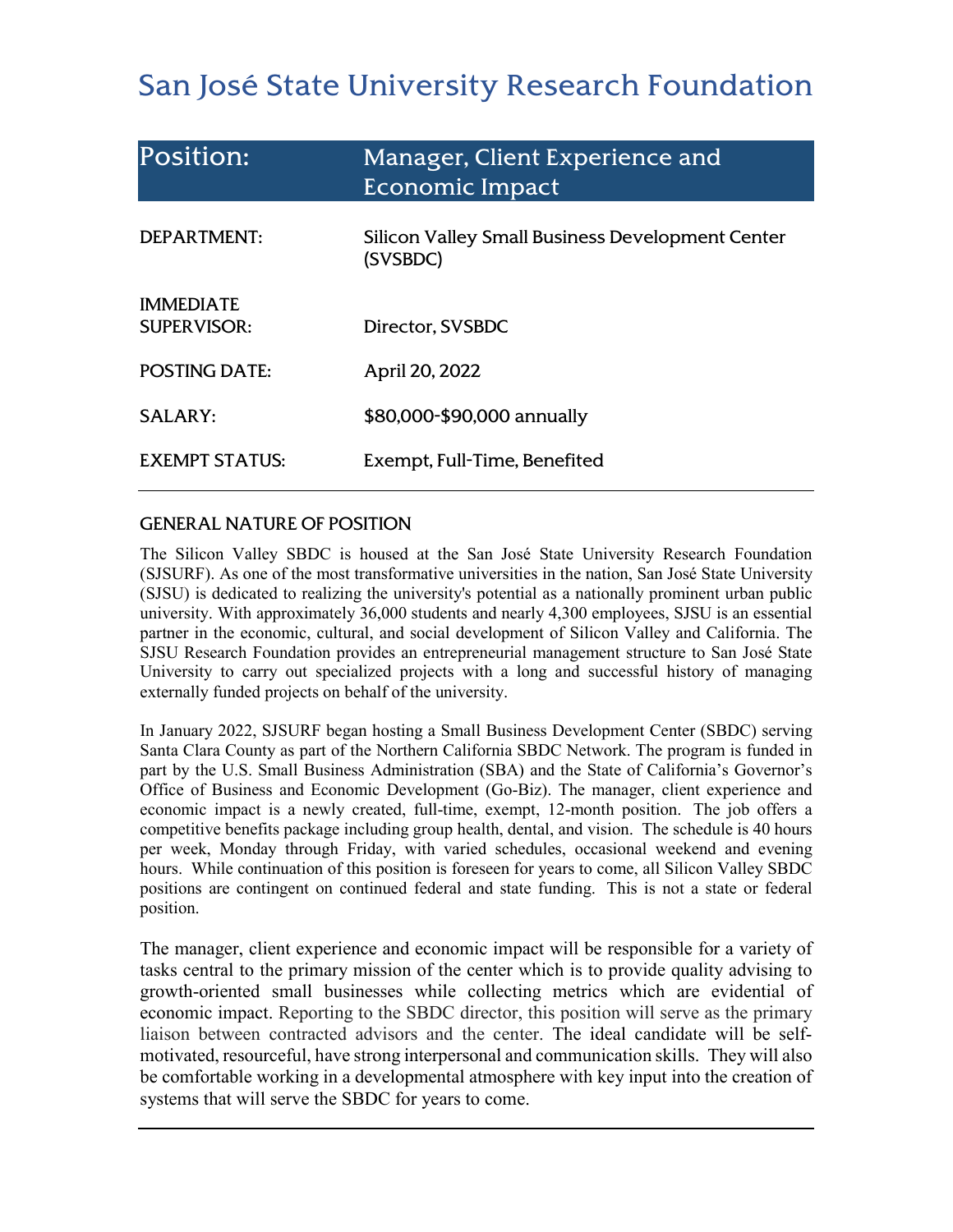# ESSENTIAL DUTIES & RESPONSIBILITIES

- 1. Serve as the face of the center with regard to all contracted advisor activities.
- 2. Be responsible for economic impact reporting for the center through Neoserra and any special reporting to NorCal.
- 3. In partnership with SBDC director, develop and maintain cooperative working relationships and partnerships with other key organizations including NorCal (Northern California Regional SBDC Network), local businesses, chambers, and the university.
- 4. Attend and assist with SBDC events, both live and online.
- 5. Be responsible for creating and distributing client success stories.
- 6. Assist the SBDC director as assigned.

## INTERPERSONAL CONTACTS

Reports to the SBDC director. Advises as to the work in progress and the work that needs attention.

## SUPERVISORY RESPONSIBILITIES

Manages the work of project staff as needed.

# QUALIFICATIONS

#### Education and Experience

- An associate or bachelor's degree from an accredited college or university.
- At least three years of experience working in a fast-paced, multi-faceted organization with progressively responsible office coordination and customer service activities.
- Previous experience working with independent contractors and associated reporting preferred.
- Previous experience working with small business entrepreneurs in the SBDC environment preferred.

#### Knowledge, Skills, Abilities Required

- Highly reliable and able to manage confidential information. Attention to detail and ability to multi-task is critical.
- Strong computer skills including proficiency in Word, Excel, PowerPoint, Google Docs.
- Familiarity with Customer Relationship Management software, particularly Neoserra.
- Excellent writing and verbal communication skills.
- Detail-orientated with superior organizational and multi-tasking abilities.
- Confidentiality is key for this role.

#### Physical Requirements

- Must be able to operate general office equipment.
- Must be able to sit for extended periods of time.
- Some physical labor might be required, must be able to lift a minimum 30lbs.

**PLEASE NOTE: This position is considered a "sensitive" position by SJSURF and CSU policy. Consequently, the successful candidate must undergo and successfully complete the Live Scan (fingerprinting) background check as a condition of their employment. This background check must be completed before the actual start of employment.**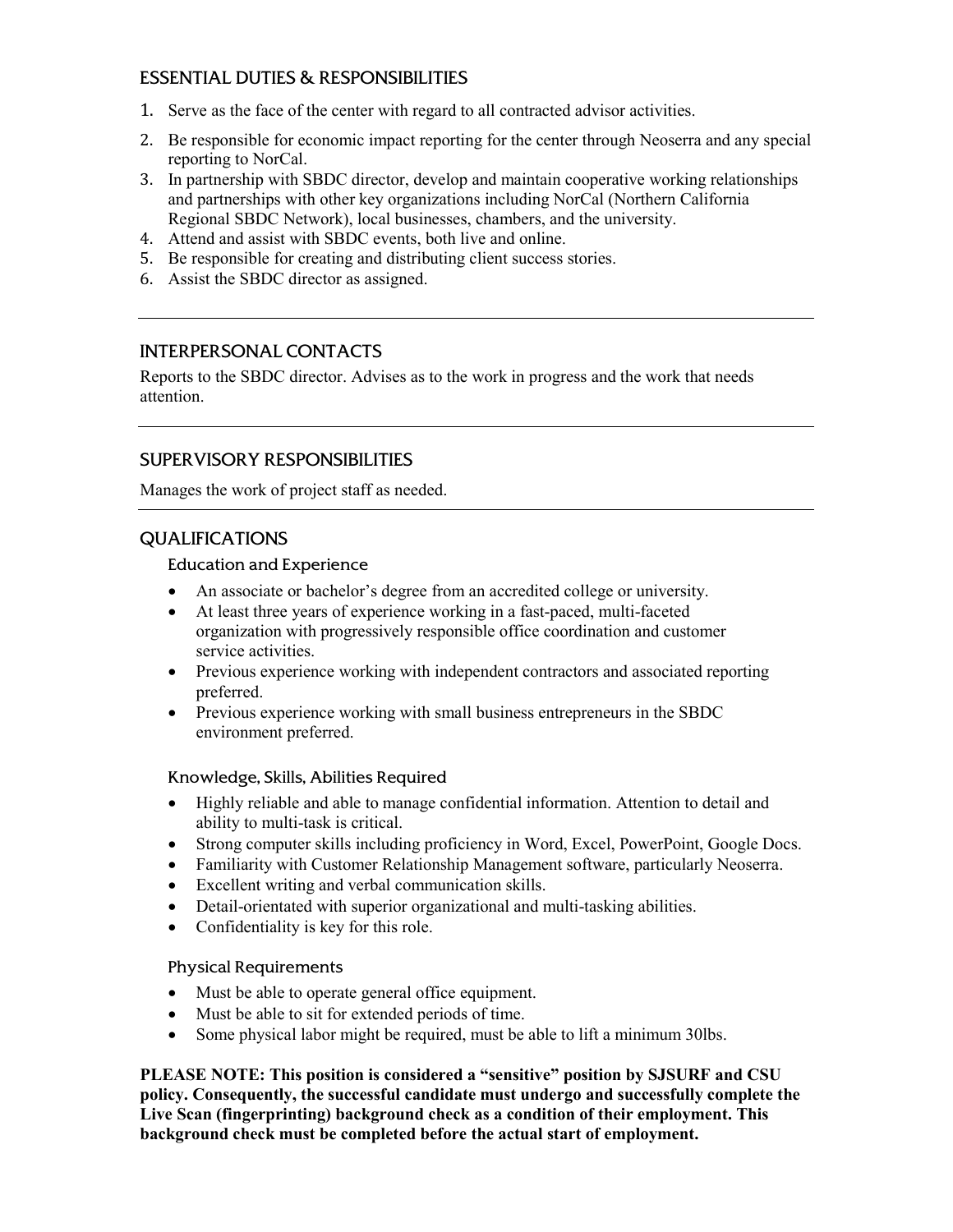**NOTE:** This position description intends to describe the general nature and level of work being performed by people assigned to this job. It is not intended to include all duties and responsibilities. The order in which duties and responsibilities are listed is not significant.

#### **BENEFITS**

The San José State University Research Foundation (SJSURF) provides an excellent benefits package to benefited employees. **The comprehensive benefit package includes:**

- a) Nine company subsidized CalPERS health insurance plans to choose from (employee contributions differ according to plan and level of coverage).
- b) Employer paid dental and vision for both employee and eligible dependents.
- c) Life, AD&D, LTD with supplemental coverage opportunities.
- d) 14 paid federal & state holidays.
- e) Retirement Plan: 403 (b) employee contribution plan component and a 403 (b) employer contribution component, which vests immediately.
- f) Vacation hour accruals and separate sick hour accumulations.
- g) Employee discounts.
- h) Paid training and professional development conferences.

Please visit th[e Benefits & Compensation page](https://www.sjsu.edu/researchfoundation/employees/benefits/index.php) on the SJSU Research Foundation website for more detailed information.

#### COVID-19 VACCINATION POLICY

As required by the CSU Vaccination Policy, all new hires must be fully vaccinated against COVID-19 starting on September 30, 2021. Fully vaccinated means it has been 14 days after the second dose of the Pfizer or Moderna vaccine has been given, or it has been 14 days after the one dose of the J&J vaccine has been given. Additionally all employees are required to have booster shots and provide proof to SJSU by 02/28/2022 or after the six months from the final dose of the original vaccination, whichever is later. Proof of being fully vaccinated does not need to be disclosed until a job offer has been made, and proof must be submitted after the acceptance of the job offer. New hires may request a reasonable accommodation of the COVID-19 vaccination requirement based on medical or religious reasons. New hires must submit their request for an accommodation form after they accept the job offer, and before their scheduled start date. The reasonable accommodation provided to the employee, if any, will depend on the employee's job and the applicable facts, but it may include weekly COVID-19 testing. New hires who do not submit, before their scheduled start date, proof of being fully vaccinated or a request for reasonable accommodation will have their job offer revoked.

#### APPLICATION PROCEDURE

To apply for this position, an applicant must submit a formal application for employment, as well as a resume, and a cover letter. The formal employment application is located on the SJSURF website on the **[Forms page.](https://www.sjsu.edu/researchfoundation/resources/forms/index.php) All candidates must submit their application materials to [foundation-jobs@sjsu.edu.](mailto:foundation-jobs@sjsu.edu) Please add MGR CEEI to the subject line of the email.**

A background check (including a criminal records check) must be completed satisfactorily before any candidate can be offered a position with the SJSURF. Failure to satisfactorily complete the